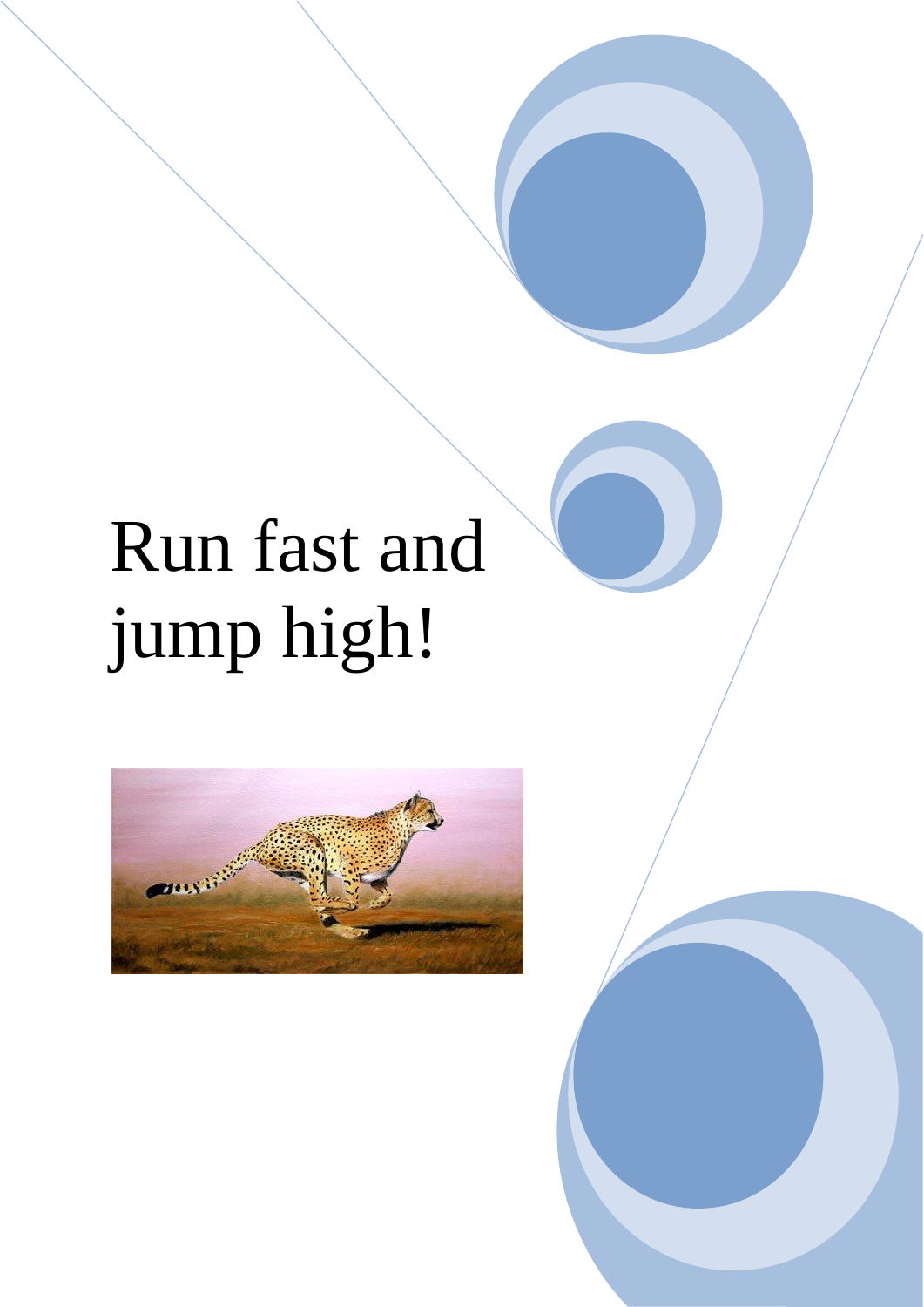# Run fast and jump high!

#### 1) Which problem are you trying to solve?

Our human speed is limited, so I will create this boots to make our bodies run faster.

#### 2) How are you going to solve?

I'm going to build new boots that can be our next generation of fitness, faster and leaner future transportation. It will be equipped with strong and flexible springs, incredible design for maximum efficiency and agility.

### 3) How can the project be manufactured in the OpenLab ?

It's a big opportunity for me to create this prototype in your Lab, where you have 3D printers, laser cutter, shaping machinery.

Also my project need tough and soft materials like carbon fibers, Aluminum, flexible and strong springs.

#### 4)What is the impact of your project?

My project will bounce the world! By having those boots on your feet it will make you run faster and jump wherever you are!

It will improve:

- $\checkmark$  Our core strength, positive effects on the body : muscles, cardiac health …
- $\checkmark$  Suitable for children, adults, soldiers for military activities...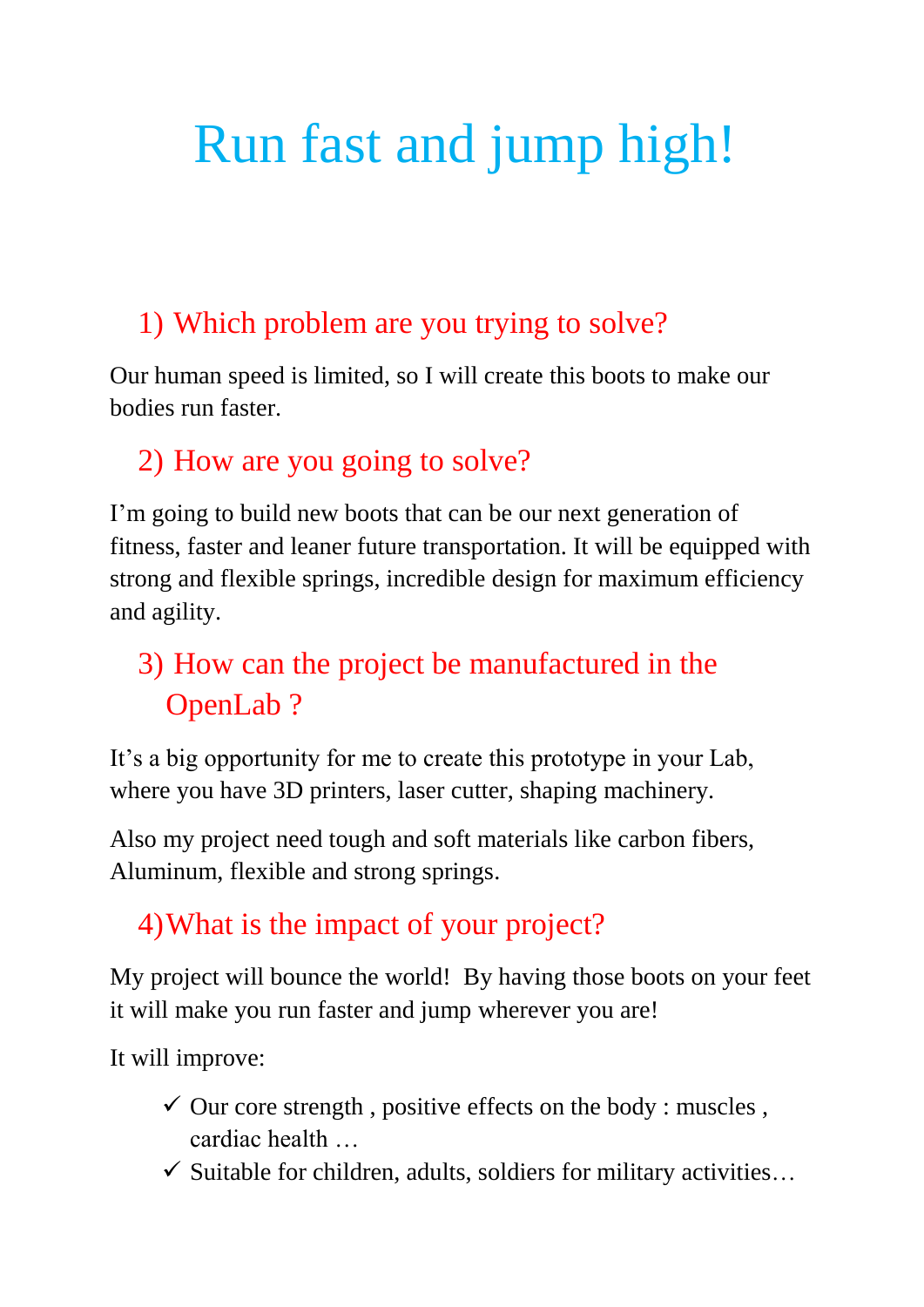$\checkmark$  Enjoyable activity ...

 $\checkmark$  Increase vertical jump.

#### 5)Describe your project in detail.

 Since I was child, I have been dreaming of one day running and jumping so fast as a car or leopard!

I want to experience the sensation and the feelings of speed , that' s why I want to use the technology in your Lab to develop more my idea with you as experts, professors and engineers.

Firstly , as I'm industrial engineering student , I want to create and product a machine that can make our bodies run faster, this boots were designed to follow the movement of the leg.

They were engineered to be tough and have a light weight, with solid and soft materials to achieve a high maximum response and extreme energy transfer.

In addition, this boots are equipped with strong and flexible springs, they provides the runner with more down force when jumping and running.

Added to this, I took a smart technic from aerospace engineering, it was: "the flaps of aircraft".

I applied this technic in the floor of the boot to let the movement more dynamic and healthy.

In conclusion, this project will create the buzz in the world industry technology, I hope that you give me opportunities to make it feasible and build it in your advanced Lab.

So let's make a difference together !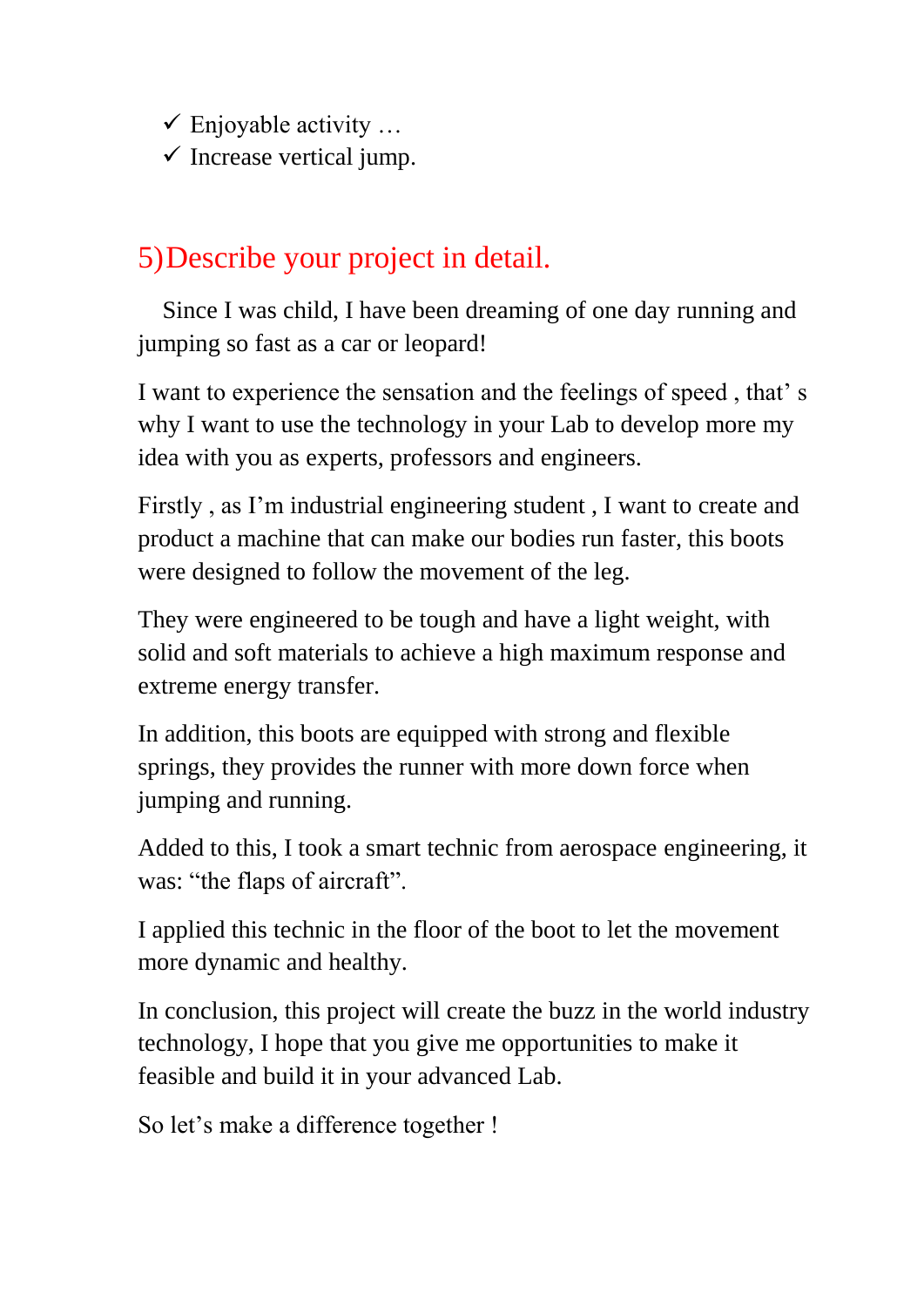## 6)Design Photos:

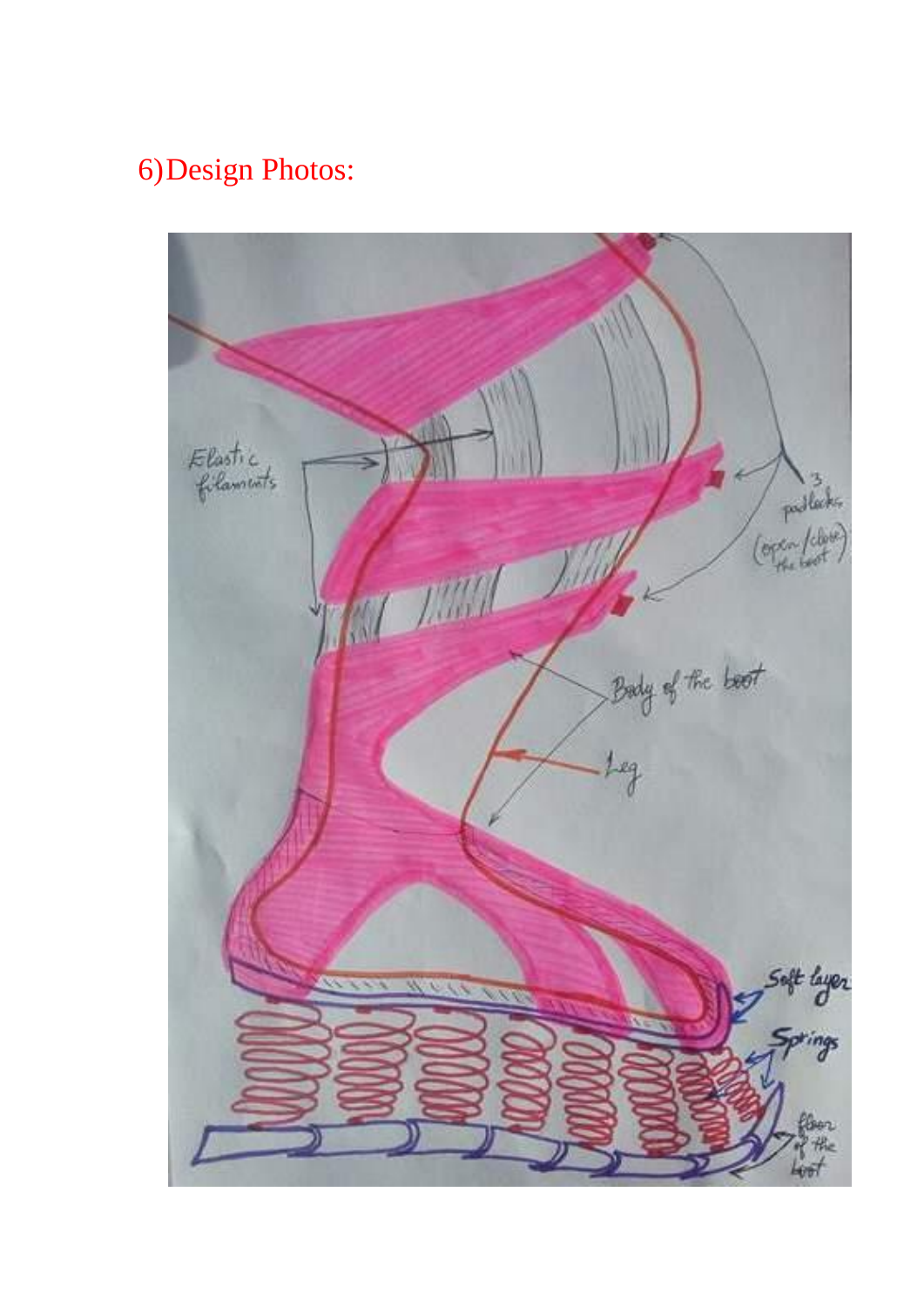

#### 7)Physics and Safety :

Physical equilibrium is taking account by balance forces for safety and relaxing movement in case of sudden standstill after running or returning positions.

See the following figure: